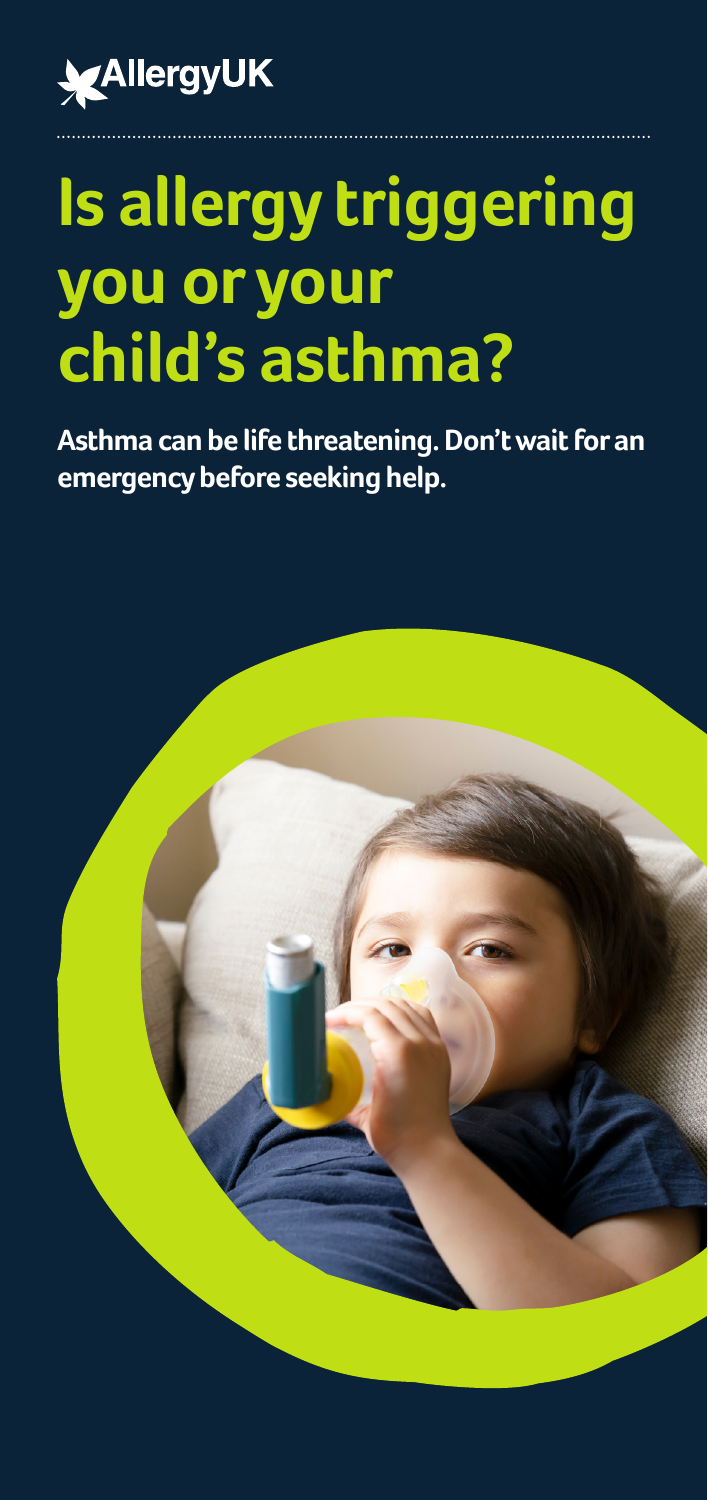



### > **Allergic asthma is asthma triggered by an allergen or allergens (it is also known as respiratory allergy).**

An allergen is typically a harmless substance, such as pollen, food, house dust mite, mould, or even pets and other animals. Whilst in most people these substances (allergens) pose no problem, in an allergic individual their immune system identifies them as a 'threat' and produces an inappropriate response. This is what is called an allergic reaction, in which asthma can be a symptom. Allergies can trigger asthma exacerbations (these are periods when asthma worsens) - in up to 90% of children and 60% of adults with asthma1,2.

### **Why is it important to find out if you or your child has allergic asthma?**

People with asthma that is triggered by allergens (allergic asthma) may be suffering additional symptoms, even though they are taking their asthma medication as prescribed. It may be that there is overuse of a rescue/ reliever inhaler on a regular basis and they may even have been to A&E or admitted to hospital. Sometimes it is only at certain times of the year, such as when pollen counts are high.

Identifying your specific allergic triggers and taking steps to reduce your exposure to them, can reduce your overall allergen load and may improve your symptoms.

Many people are unaware of the link between allergy and asthma. This can often lead to a long delay in getting allergy considered in the diagnosis and an appropriate management plan.

**'If you can find out what the triggers are for your asthma, you may be able to reduce your exposure, which could help you to reduce your symptoms.'**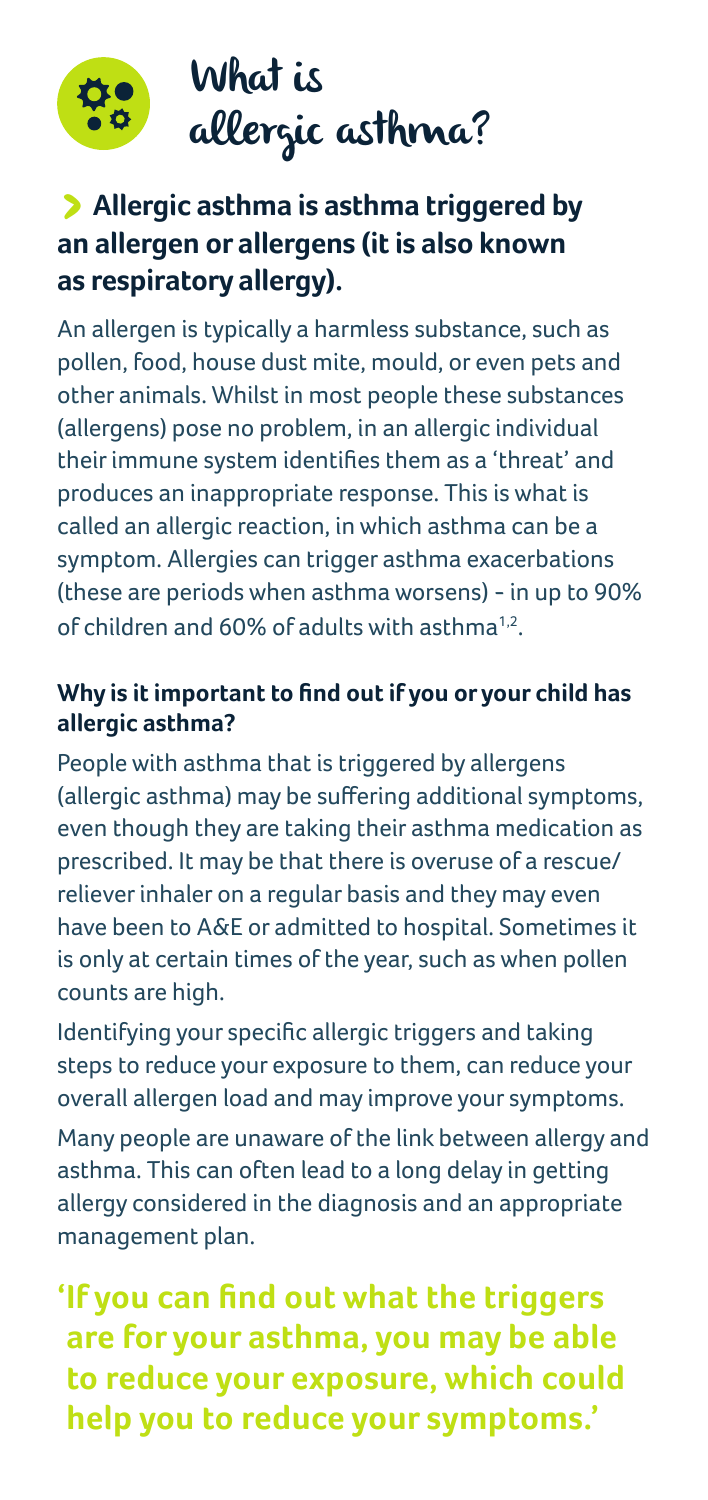# What symptoms should I look out for?

Many people who have allergic asthma have chest and nasal symptoms that they do not connect directly to their asthma, including:

#### **Chest Symptoms**

- Cough, but no temperature or illness
- Shortness of breath
- Wheezing/tight chest
- Waking in the night with a cough

#### **Nasal Symptoms**

- Stuffy blocked nose
- Sneezing
- Runny nose with clear fluid
- Itchy eyes

**There are 5.4 million people with asthma in the UK. That's one in every 11 people.4**

*Consult your GP or asthma nurse if you are experiencing any of these symptoms which may suggest your asthma is triggered by allergens.*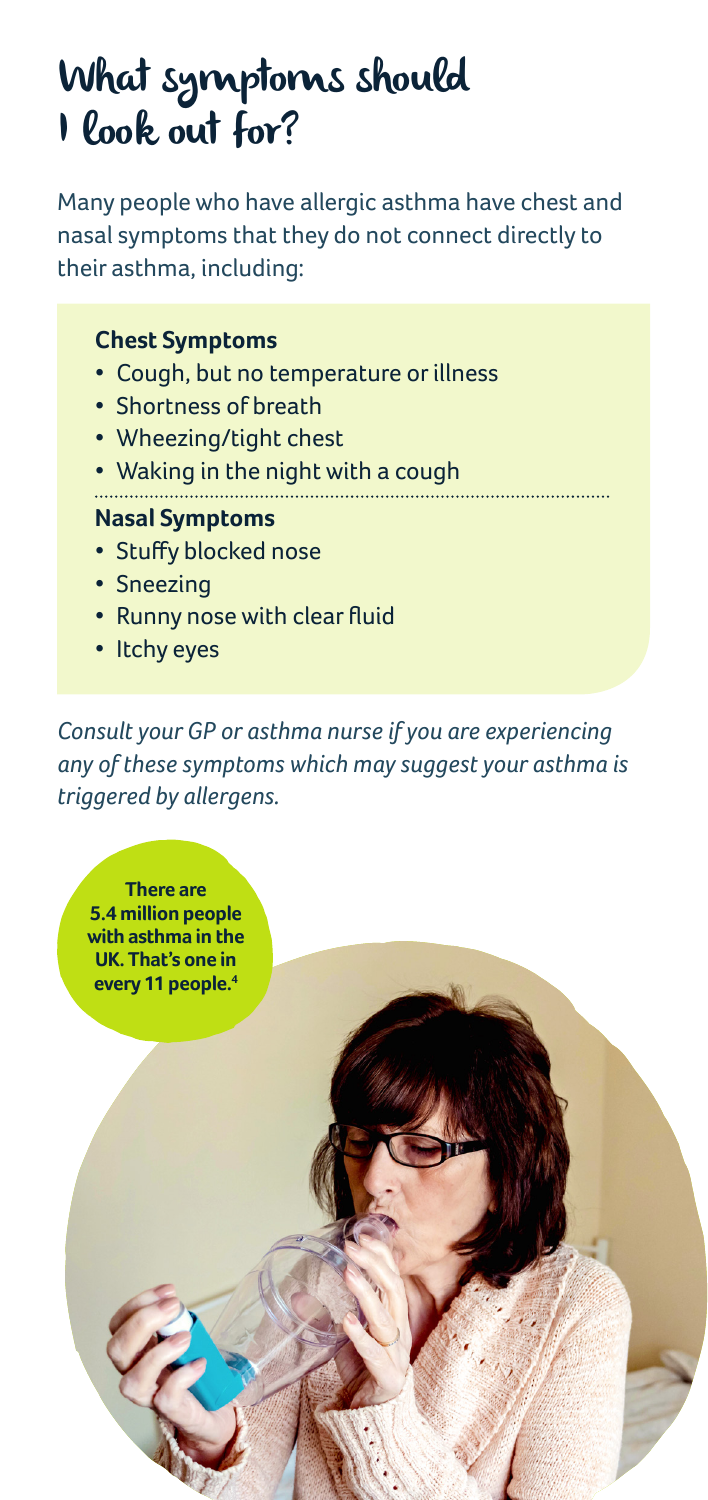# Preparing for your appointment

### >**Is allergy triggering my asthma?**

*Please tick all statements that apply to you or your child. You can tear off this panel and take it with you to an appointment with your GP or asthma nurse to discuss further.* 

| 1. Do you have a family history of any of the following?<br>(Tick all that apply)                             |  |
|---------------------------------------------------------------------------------------------------------------|--|
| Asthma<br><b>Hay fever</b><br>Eczema                                                                          |  |
| <b>Allergies</b><br>No family history of allergy                                                              |  |
| 2. Have you or your child ever been diagnosed with any<br>other allergic condition?                           |  |
| Yes<br>No                                                                                                     |  |
| 3. Are you or your child's asthma symptoms worse in<br>any of the following situations? (Tick all that apply) |  |
| a. Around animals (cats/dogs/rabbits/birds etc)                                                               |  |
| <b>b.</b> After eating certain foods (raw or cooked)                                                          |  |
| c. In dusty or damp places                                                                                    |  |
| d. First thing in the morning or at night                                                                     |  |
| e. After taking medication e.g. Aspirin                                                                       |  |
| f. During the pollen season (early Spring/Summer)                                                             |  |
| g. After a thunderstorm                                                                                       |  |
| h. In Autumn/Winter when the heating is turned on                                                             |  |
| 4. Do you or your child have a runny or blocked nose<br>and are sneezing when you don't have a cold?          |  |
| Yes<br>No                                                                                                     |  |
| 5. Do you or your child ever feel fluid (mucous) dripping<br>down the back of your throat from your nose?     |  |
| Yes<br>No                                                                                                     |  |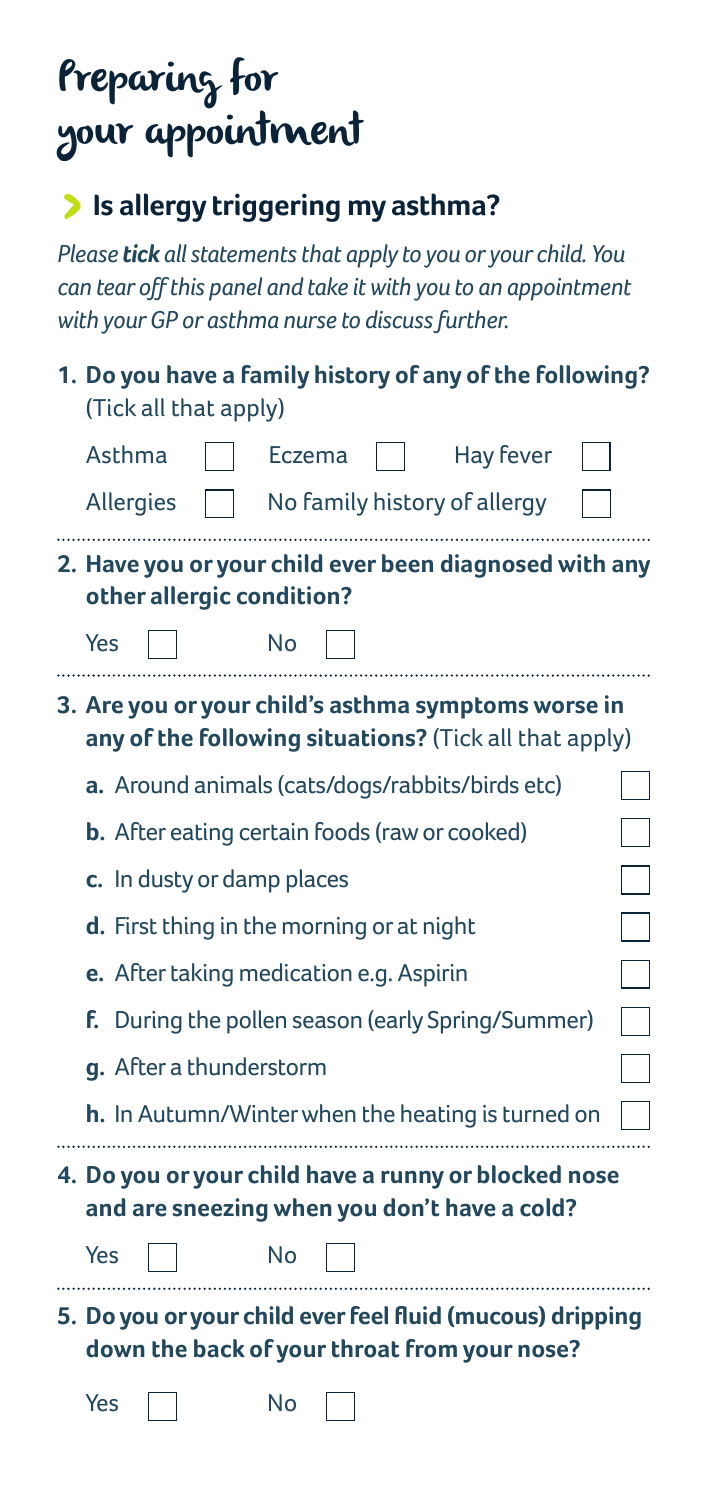# How is allergic asthma diagnosed?

There are two validated and recommended tests to detect allergens:

**1.** A blood test to identify allergic antibodies specifically for the allergen (called Specific IgE).

**2.** A skin prick test which can also detect allergens.

However, a clinical history of the individual is vitally important so that suspected allergens can be identified for testing via a blood or skin prick test to confirm diagnosis.

# Managing allergic asthma

| Avoid or reduce exposure to your triggers.<br>Allergy UK has Factsheets on most allergic triggers<br>as well as online tools that you can download free<br>from our website: www.allergyuk.org or call the<br>Allergy UK Helpline on 01322 619 898 for more<br>information and guidance. |
|------------------------------------------------------------------------------------------------------------------------------------------------------------------------------------------------------------------------------------------------------------------------------------------|
| Make sure you take your medication as<br>prescribed, even if you feel well.<br>Do not stop your medication or make any changes<br>without consultation with your GP <sup>3</sup> .                                                                                                       |
| <b>Follow a Personal Asthma Action Plan (PAAP).</b><br>Make sure you have an annual review with your<br>asthma nurse or GP <sup>2</sup> .                                                                                                                                                |
| Discuss with your GP whether a referral to an<br>allergy clinic for specialist treatment is needed.                                                                                                                                                                                      |

*References:*

- <sup>1</sup> Allen-Ramey, et al. J Am Board Fam Pract 2005; 18(5); 434-439.
- <sup>2</sup> Host A, Halken S Allergy 2000; 55; 600-608.
- 3 Why asthma still kills. The National Review of Asthma Deaths (NRAD). Royal College of Physicians. May 2014. http://www.rcplondon.ac.uk/sites/default/ files/why\_asthma\_still\_kills\_executive\_summary.pdf. Accessed May 2014.

4 Source: Asthma Facts and Statistics, www.asthma.org.uk